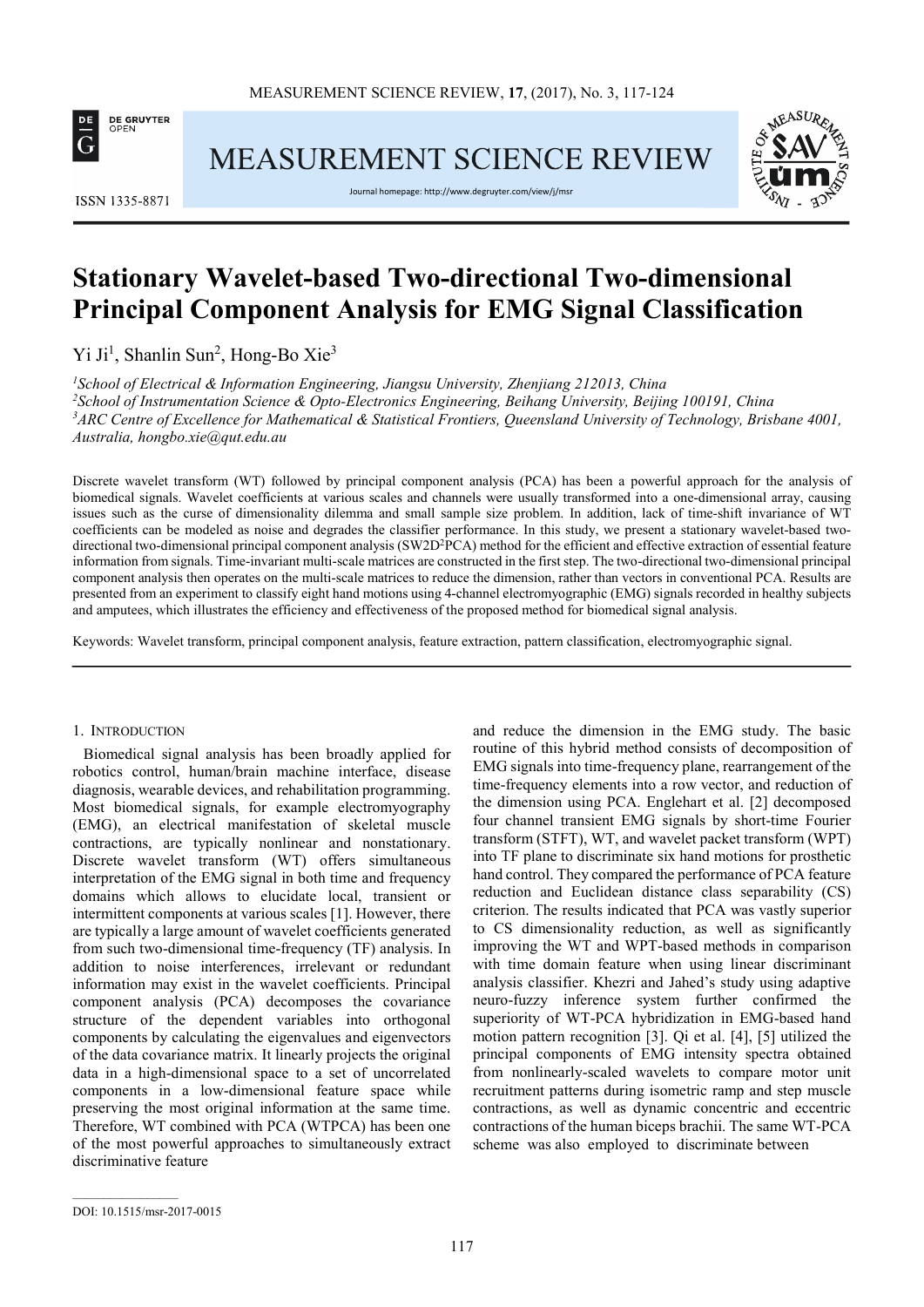fast and slow muscle fibers [6], to investigate motor unit recruitment patterns between and within muscles of the dysfunction in children and young adults with cerebral palsy [8]. Weiderpass et al. [9] investigated the alternations of thigh and calf muscles recruitment strategies during gait among non-diabetic and diabetic neuropathic patients by using an adaptive optimal kernel time-frequency representation and discrete WT followed by PCA. In all of these WTPCA-based EMG representation and recognition methods, WT coefficients at various scales must be first transformed into a vector. However, concatenating WT coefficients at various scales into a 1D array often leads to a high-dimensional vector space, where it is difficult to evaluate the covariance matrix accurately due to its large size and the relatively small number of training samples. Furthermore, computing the eigenvectors of a large size covariance matrix is very time-consuming, whilst the response time of EMG real-time control systems should not introduce a delay that is perceivable by the user [1].

In fact, a two-dimensional WT coefficient matrix can be regarded as an image. It is thus feasible to apply image processing techniques to indicate the WT coefficient matrix characteristics. Two-dimensional principal component analysis (2DPCA) developed by Yang et al. [10] is a 2D image representation and reduction technique, in which an image matrix does not need to be transformed into a 1D array. Many experimental results have indicated that 2DPCA is computationally more efficient than PCA in the extraction of image features. Although 2DPCA is typically able to obtain higher recognition accuracy than PCA, a vital unresolved problem is that 2DPCA needs many more coefficients for image or TF matrix representation than PCA [11]. Zhang and Zhou [11] indicated that 2DPCA essentially operates along the row direction of the image matrix and, thus, proposed an alternative 2DPCA operating along the column direction. By simultaneously considering the row and column directions, they developed the two-directional triceps muscles [7], as well as quantify dynamic muscle two-dimensional principal component analysis  $(2D<sup>2</sup>PCA)$  for a more efficient image representation and recognition.

Another issue of discrete wavelet transform is the lack of time-shift invariance caused by down sampling by two. Since all even-indexed outputs of a half-band filter are discarded, a small shift of the input signal causes a large change in the WT sub-band coefficients. Lack of time-shift invariance of WT coefficients can be modeled as noise and degrades the classifier performance [12]. The stationary wavelet transform (SWT) does not decimate the signal at each stage, as does the standard discrete WT, avoiding the problem of nonlinear distortion of the WT with shifts in the signal.

Inspired by the success of  $2D^2PCA$  in imaging processing and time-invariant characteristics of SWT, the purpose of this study is to develop an efficient and effective feature extraction method for fully exploiting the time-frequency information of biomedical signals. The size of the SWT covariance matrix is equal to the length/width of timefrequency plane in  $2D^2PCA$ , which is quite smaller than the size of a covariance matrix in PCA. The evaluation of covariance matrix is thus more accurate and the estimation of

corresponding eigenvectors is more efficient than PCA. The key idea is that 2D<sup>2</sup>PCA is applied to reduce the dimension of SWT coefficient matrix in a highly efficient manner for pattern classification. The method is, therefore, termed as stationary wavelet-based two-directional two-dimensional principal component analysis (SW2D<sup>2</sup>PCA). To illustrate the efficiency and effectiveness of the proposed method, results are presented on the recognition of eight hand motions from 4-channel EMG signals recorded in both healthy subjects and amputees.

#### 2. SUBJECT & METHODS

#### *2.1. Stationary wavelet transform*

The wavelet transform of a function *f*, with respect to a given mother wavelet  $\psi$ , is defined as

$$
w_s f(x) = f * \psi_s(x) = \frac{1}{s} \int_{-\infty}^{\infty} f(t) \psi\left(\frac{x-t}{s}\right) dt, \tag{1}
$$

where *s* is the scale factor. Assume  $s = 2^j$  ( $j \in R$ , R is the integral set), the dyadic WT can be represented as

$$
S_{2^j} f(n) = \sum_{k \in R} h_k S_{2^{j-1}} f(n - 2^{j-1}k),
$$
 (2)

$$
W_{2^j} f(n) = \sum_{k \in R} g_k S_{2^{j-1}} f(n - 2^{j-1}k),
$$
 (3)

where  $S_{2i}$  is a smoothing operator and  $W_{2i} f(n)$  is the WT of the discrete signal  $f(n)$ , whilst  $h_k$  and  $g_k$  are the coefficients of corresponding low-pass and high-pass filters, respectively. The standard discrete wavelet transform decimates the wavelet coefficients at each scale, resulting in the half size of the original series. On the other hand, the stationary wavelet transform pads the corresponding low-pass and high-pass filters with zeros between coefficients at each scale. Two new sequences at sub-band thus have the same size as the original sequence. The major advantage of SWT is the preservation of time information of the original signal sequence at each level, particularly useful for feature extraction and denoising [1].

#### *2.2. 2D<sup>2</sup>PCA schematic diagram*

Fig.1. is a schematic diagram of 2D<sup>2</sup>PCA. Without loss of generality, we consider an *m* by *n* time-frequency matrix (TFM) **A** obtained from the stationary wavelet decomposition. Let  $X \in \mathbb{R}^{n \times q}$  and  $Y \in \mathbb{R}^{m \times p}$  be matrices having orthonormal columns  $n \times q$  and  $m \times p$ , respectively. We can simultaneously project **A** onto **X** to yield the  $m \times q$ matrix  $\mathbf{B} = \mathbf{A}\mathbf{X}$ , and onto **Y** to yield the  $p \times n$  matrix  $\mathbf{C} = \mathbf{Y}^T \mathbf{A}$ . In contrast to conventional PCA for onedimensional array applications, 2D<sup>2</sup>PCA operates on a matrix in both horizontal and vertical directions. The total scatter of the projected samples, a measure of the discriminatory power of a projection matrix, can be characterized by its trace of the covariance matrix of the projected matrix. From this point of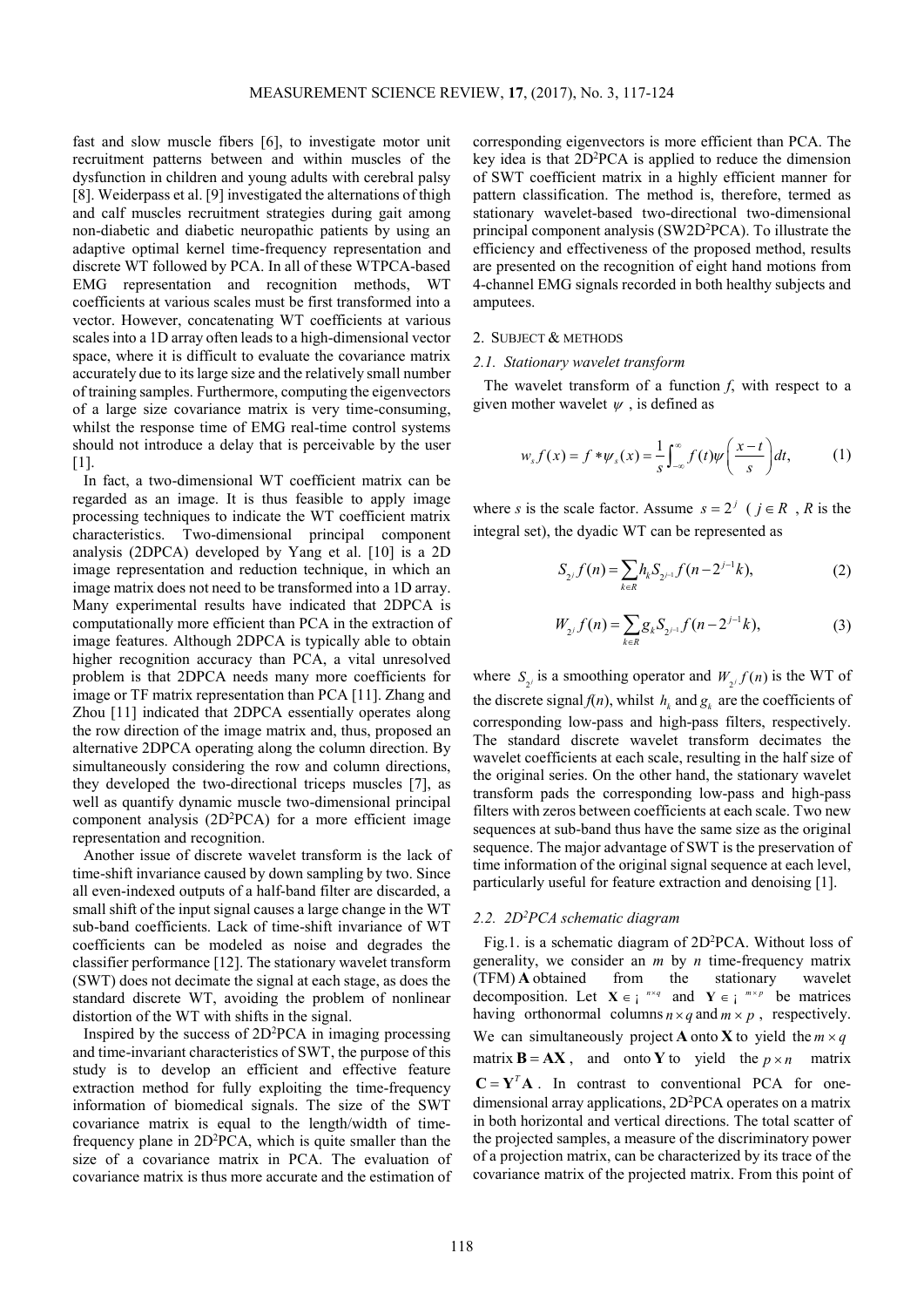view, maximization of the generalized total scatter is the criterion adopted to find the optimal projection matrices **X** and **Y** for row and column directions, respectively:

$$
J(\mathbf{X}) = tr\{E[(\mathbf{B} - E(\mathbf{B}))(\mathbf{B} - E(\mathbf{B}))^T]\}
$$
  
=tr\{E[(\mathbf{AX} - E(\mathbf{AX}))(\mathbf{AX} - E(\mathbf{AX}))^T]\}  
= tr\{\mathbf{X}^T E[(\mathbf{A} - E(\mathbf{A}))^T(\mathbf{A} - E(\mathbf{A})]\mathbf{X}\}, (4)

$$
J(\mathbf{Y}) = tr\{E[(\mathbf{C} - E(\mathbf{C}))(\mathbf{C} - E(\mathbf{C}))^T]\}
$$
  
=tr\{E[(\mathbf{Y}^T \mathbf{A} - E(\mathbf{Y}^T \mathbf{A}))(\mathbf{Y}^T \mathbf{A} - E(\mathbf{Y}^T \mathbf{A}))^T]\} (5)  
= tr\{\mathbf{Y}^T E[(\mathbf{A} - E(\mathbf{A}))(\mathbf{A} - E(\mathbf{A}))^T]\}

where  $tr{\{\bullet\}}$  is the trace.

Considering the  $m \times q$  matrix **B** = **AX** obtained by projecting **A** onto **X** in (4), the horizontal covariance matrix is denoted by

$$
\mathbf{G}_h = E[(\mathbf{A} - E(\mathbf{A}))^T (\mathbf{A} - E(\mathbf{A}))], \tag{6}
$$

which is an  $n \times n$  positive semi-definite matrix.

Suppose that the training feature set is  $\Omega = (A_1, A_2, L_3, A_3)$ , where each  $A_i (i = 1, 2, L, N)$  denotes the *i*th  $m \times n$  timefrequency matrix and **N** is the number of training samples. The average TFM is given by

$$
\overline{\mathbf{A}} = \frac{1}{N} \sum_{i=1}^{N} \mathbf{A}_i
$$
 (7)

Denoting the *k*th row vectors of  $\mathbf{A}_i$  and  $\overline{\mathbf{A}}$  by  $\mathbf{A}_i^k$  and  $\overline{\mathbf{A}}_k^k$ , respectively, these TFMs can be represented by

$$
\mathbf{A}_{i} = [(\mathbf{A}_{i}^{1})^{T}, (\mathbf{A}_{i}^{2})^{T}, \mathbf{L} , (\mathbf{A}_{i}^{m})^{T}]^{T}, \qquad (8)
$$

and

$$
\overline{\mathbf{A}} = [(\overline{\mathbf{A}}_h^1)^T, (\overline{\mathbf{A}}_h^2)^T, \mathbf{L}, (\overline{\mathbf{A}}_h^m)^T]^T. \tag{9}
$$

The horizontal covariance matrix can then be obtained from the outer product of these TFM row vectors:

$$
\mathbf{G}_{h} = \frac{1}{N} \sum_{i=1}^{N} (\mathbf{A}_{i} - \overline{\mathbf{A}})^{T} (\mathbf{A}_{i} - \overline{\mathbf{A}})
$$
  
= 
$$
\frac{1}{N} \sum_{i=1}^{N} \sum_{k=1}^{m} (\mathbf{A}_{i}^{k} - \overline{\mathbf{A}}_{h}^{k})^{T} (\mathbf{A}_{i}^{k} - \overline{\mathbf{A}}_{h}^{k})
$$
(10)

Similarly, for the  $p \times n$  matrix  $C = Y^T A$  obtained by projecting **A** onto **Y** in (5), the vertical covariance matrix can be denoted by

$$
\mathbf{G}_{v} = E[(\mathbf{A} - E(\mathbf{A}))(\mathbf{A} - E(\mathbf{A}))^{T}], \qquad (11)
$$

which is  $m \times m$  positive semi-definite matrix.

TMFs and their average are now denoted by column vectors:

$$
\mathbf{A}_{i} = [(\mathbf{A}_{i}^{1})^{T}, (\mathbf{A}_{i}^{2})^{T}, \mathbf{L} , (\mathbf{A}_{i}^{n})], \qquad (12)
$$

$$
\overline{\mathbf{A}} = [(\overline{\mathbf{A}}_v^1)^T, (\overline{\mathbf{A}}_v^2)^T, \mathbf{L}, (\overline{\mathbf{A}}_v^n)].
$$
 (13)

where  $\mathbf{A}_i^j$  and  $\overline{\mathbf{A}}_v^j$  denote the *j*th column vectors of  $\mathbf{A}_i$  and  $\overline{\mathbf{A}}_i$ , respectively.



Fig.1. Schematic diagram of two-directional two-dimensional principal component analysis to obtain the reduced time-frequency matrix F (right) from an input time-frequency matrix A (left).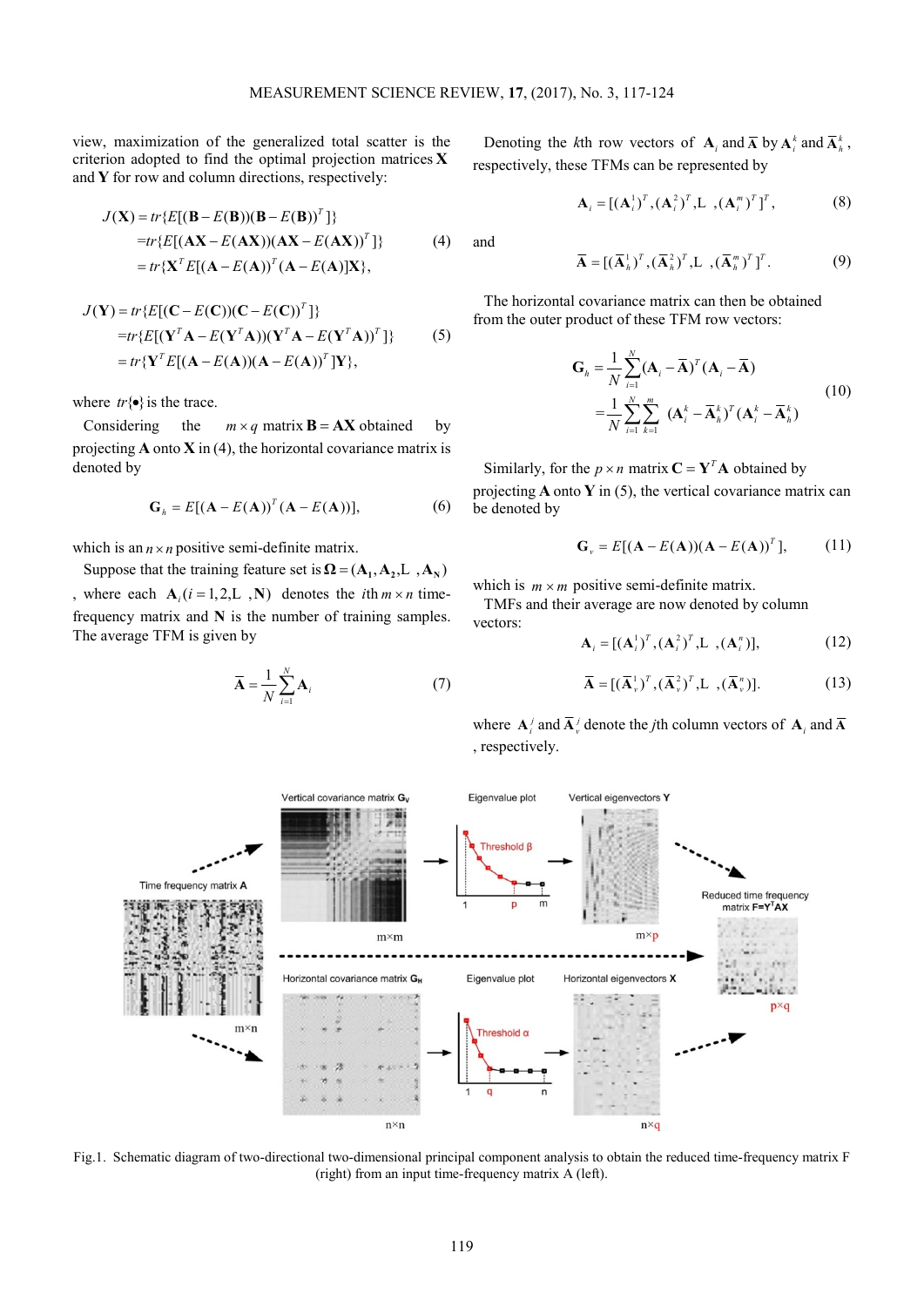Now, the vertical covariance matrix of (11) can be constructed from the outer products of column vectors:

$$
\mathbf{G}_{\nu} = \frac{1}{N} \sum_{i=1}^{N} (\mathbf{A}_{i} - \overline{\mathbf{A}}_{h})(\mathbf{A}_{i} - \overline{\mathbf{A}}_{h})^{T}
$$
  
= 
$$
\frac{1}{N} \sum_{i=1}^{N} \sum_{j=1}^{n} (\mathbf{A}_{i}^{j} - \overline{\mathbf{A}}_{\nu}^{j})(\mathbf{A}_{i}^{j} - \overline{\mathbf{A}}_{\nu}^{j})^{T}
$$
(14)

Zhang and Zhou [11] demonstrated that the optimal projection matrices **X** and **Y** are composed of the orthonormal eigenvectors  $X_1, X_2, L, X_a$ of  $\mathbf{G}_h$ corresponding to the *q* largest eigenvalues and  $Y_1, Y_2, L, Y_n$ of  $\mathbf{G}_v$  corresponding to the *p* largest eigenvalues, respectively. The values of p and q can be controlled by two pre-set thresholds, and, corresponding to the energy conservation rates at two directions. In practice, we set a ratio of total energy preserved as in PCA (for example >85 %) and then set  $\alpha = \beta$  [13], [14].

After obtaining the projection matrices  $\bf{X}$  and  $\bf{Y}$ , 2D<sup>2</sup>PCA projects the *m* by *n* TFM **A** onto **X** and **Y** simultaneously, yielding the reduced *p* by *q* matrix

$$
\mathbf{F} = \mathbf{Y}^T \mathbf{A} \mathbf{X}.
$$
 (15)

Using the above procedure, an  $m \times n$  dimensional feature matrix **A** is projected into a  $p \times q$  dimensional feature matrix **F**.

# *2.3. SW2D<sup>2</sup>PCA schematic diagram*

In this section, we describe the stationary wavelet-based two directional two-dimensional principal component analysis algorithm for extracting discriminant feature information from these matrices as follows:

- 1. Multiple-channel signals are first segmented by a moving window with width *d*. Choose a time-frequency decomposition method. That is, specify the mother wavelet function and decomposition level. The stationary wavelet transform is then employed to decompose each time-segment of individual channels into details  $D_1, D_2, L$ ,  $D_L$  and approximate  $A_L$  under the same decomposition level *L*.
- 2. 2D<sup>2</sup>PCA is subsequently carried out on each of the  $d \times (L+1)$  dimension matrices to extract the most informative features, as well as reduce the dimension based on the user-specified threshold of total energy preserved.
- 3. Since the discriminant abilities of principal components (PCs) at various scales are different, a simple distancebased technique is applied to re-order all PCs [1].
- 4. The performance of the algorithm is evaluated by feeding the optimal PCs obtained into a classifier.

#### *2.4. Experimental protocol and performance evaluation*

The proposed algorithm was evaluated using the EMG data collected from the following experiment. Eight distinct wrist and hand motions were used: grasp (GR), hand open (OP), wrist flexion (WF), wrist extension (WE), ulnar deviation (UD), radial deviation (RD), pinch (PN), and thumb flexion (TF), as depicted in Fig.2. These represent the commonly used wrist and hand movements in daily life.



Fig.2. Eight classes of motion were used in the experiment. From the left to right in the first row: grasp (GP), hand open (OP), wrist flexion (WF), wrist extension (WE), and in the second row: ulnar deviation (UD), radial deviation (RD), pinch (PN), thumb flexion (TF).



Fig.3. The experimental setting to record EMG signals from an amputee. There are four pairs of electrodes on the forearm with one pair under the forearm. The electrode at the wrist provides the common ground reference.

In the experiment, the EMG data were collected from ten healthy subjects and two amputees (eight males and four females,  $30 \pm 6.8$  years). The human subject ethical approval was obtained from the relevant committee and informed consent was obtained from all subjects prior to the experiment. Four channels of EMG signals were acquired from the forearm using the EMG bi-polar Ag-AgCl electrodes (Dual electrode #272, Noraxon USA Inc. AZ, USA). Electrodes were placed on the extensor digitorum, the extensor carpi radialis, the palmaris longus and the flexor carpi ulnaris around the forearm. The distance of two surface electrodes was 2 cm. Skin areas of interest were abrased beforehand with alcohol. An additional Ag-AgCl electrode was placed on the wrist to provide a common ground reference. Fig.3. is the experimental setting for an amputee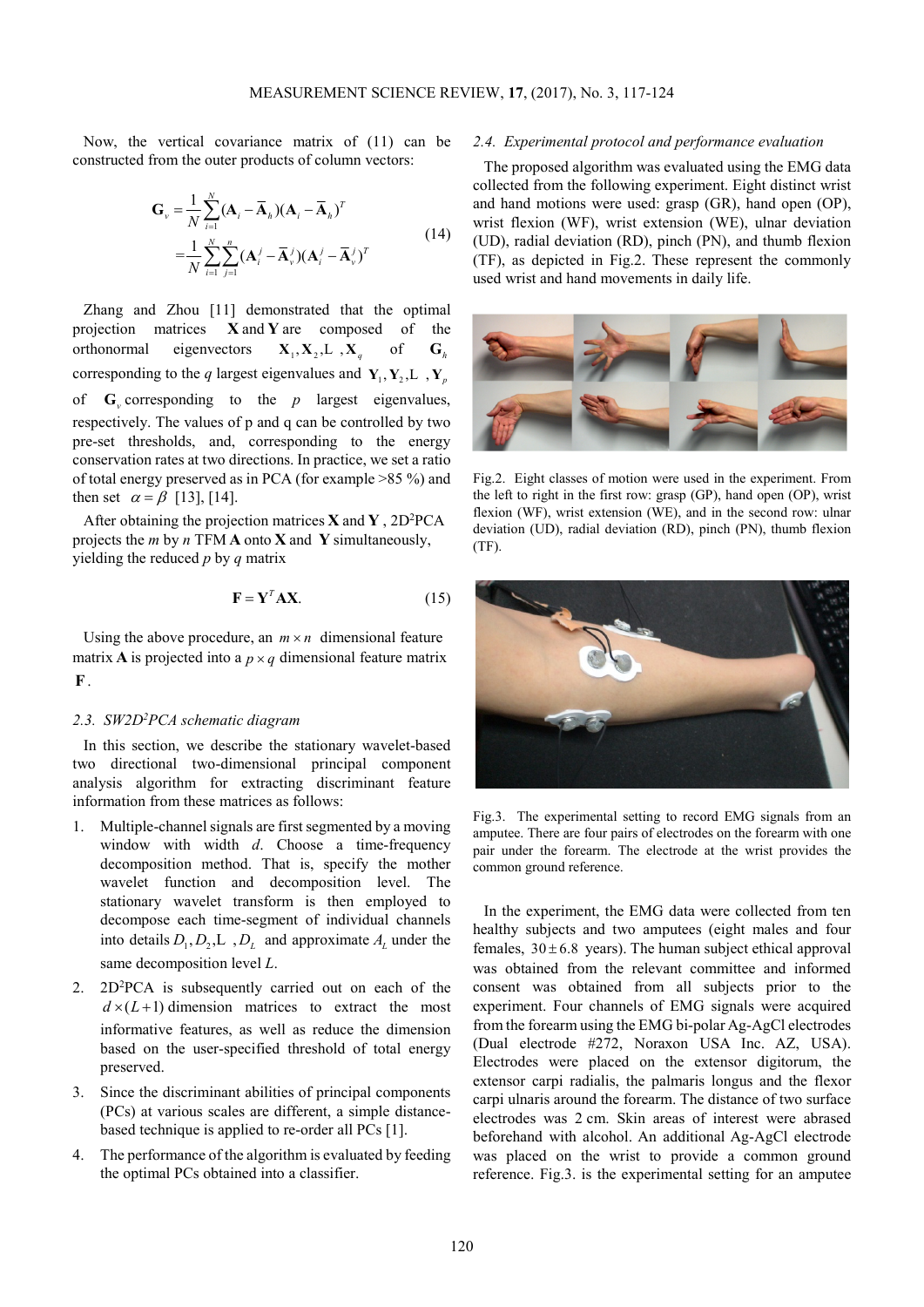with three pairs of electrodes being visible and another pair invisible due to its placement on the other side of the forearm. EMG signal was amplified by an amplifier (RM-6280C, Chengdu Device Inc. Sichuan, China) with a gain of 2000, filtered by 8–500 Hz band-pass analog filter within the amplifier, and then digitized by a 12-bit data acquisition card (NI PCI-6024E, National Instruments, Austin, TX) with the sample frequency of 1 kHz.

Fifteen sessions were conducted for each subject. The first five sessions were used for the learning procedures, while the sixth to tenth session as the validation set and the remaining for performance evaluations. Each subject was asked to maintain a static contraction for each motion and to change the motions with a fixed movement velocity. For those specific tasks the amputees cannot perform, they tried to perform under the guidance. In every session, each motion was performed once for a duration of 5 s, then switched to another motion in random order.

The 4-channel EMG data were further segmented into a series of overlapping windows (window length: 256 ms, overlap step: 128 ms). Since the Symmlet-5 has been proven to be an effective mother wavelet for stationary waveletbased classification [15], it was selected to simultaneously decompose EMG signals over six levels. The remaining procedures for SW2D<sup>2</sup>PCA described in Section 2.3 were employed to extract two-dimensional PCs. Support vector machine (SVM), a typical nonlinear EMG classifier used in previous study [1]-[3], was employed to evaluate the classification performance of the proposed algorithm. After the classification, the accuracy was further improved by a post-processing procedure using majority vote (MV) [16]. Conventional WTPCA algorithm to analyse the same data set was also devised for comparison.

# 3. RESULTS

#### *3.1. Multi-scale muscle activity patterns*

Using the proposed SW2D<sup>2</sup>PCA technique, the EMG signal at each channel was first transformed into a two-dimensional matrix. Fig.4. shows the typical contour plots for eight motions for subject 3, each row corresponding to a motion type. With each intended motion, a significant difference between the intensity of the surface EMG signals over the upper limb muscles can be readily discerned in the first column contour plots. Similar to the panels in the first column, there was significant discrepancy in the intensity distributions of the remaining contour plots in the remaining three columns, indicating useful discriminant information in the SWT matrices.

The two-directional two-dimensional principal component analysis was then used to reduce the dimension of each matrix. Fig. 5. shows the contour plots of each matrix in Fig. 4. following dimension reduction using  $2D^2PCA$  when the energy conservation rate and total energy preserved were 98 % and 90 %, respectively. Compared with Fig.4., the intensity difference between certain sub-panels in Fig.5. is further enhanced, including, for example, those in the first row. In addition, the matrix size at each channel was significantly decreased, which were  $80 \times 3$ ,  $86 \times 3$ ,  $122 \times 4$ , and  $116 \times 4$ , respectively. If conventional PCA was used with all time-frequency coefficients arranged into a 1D array, the size of the covariance matrix would be  $1792 \times 1792$ . However, the use of 2D<sup>2</sup>PCA resulted in the size of all covariance matrices being less than  $130 \times 130$ , avoiding the curse of dimensionality and small sample issue as well as improving the numerical stability. It should be noted that the reduced dimension of each channel for all subjects were different because EMG signal varied from subject to subject due to the physiological factors.



Fig.4. Contour plots of stationary wavelet transform matrices for 4-channel EMG traces of eight hand motions obtained from subject 3. The abscissa represents the time and the ordinate represents the frequency or the scale of stationary wavelet transform. The color bar indicates the strength of the muscle electrical activity.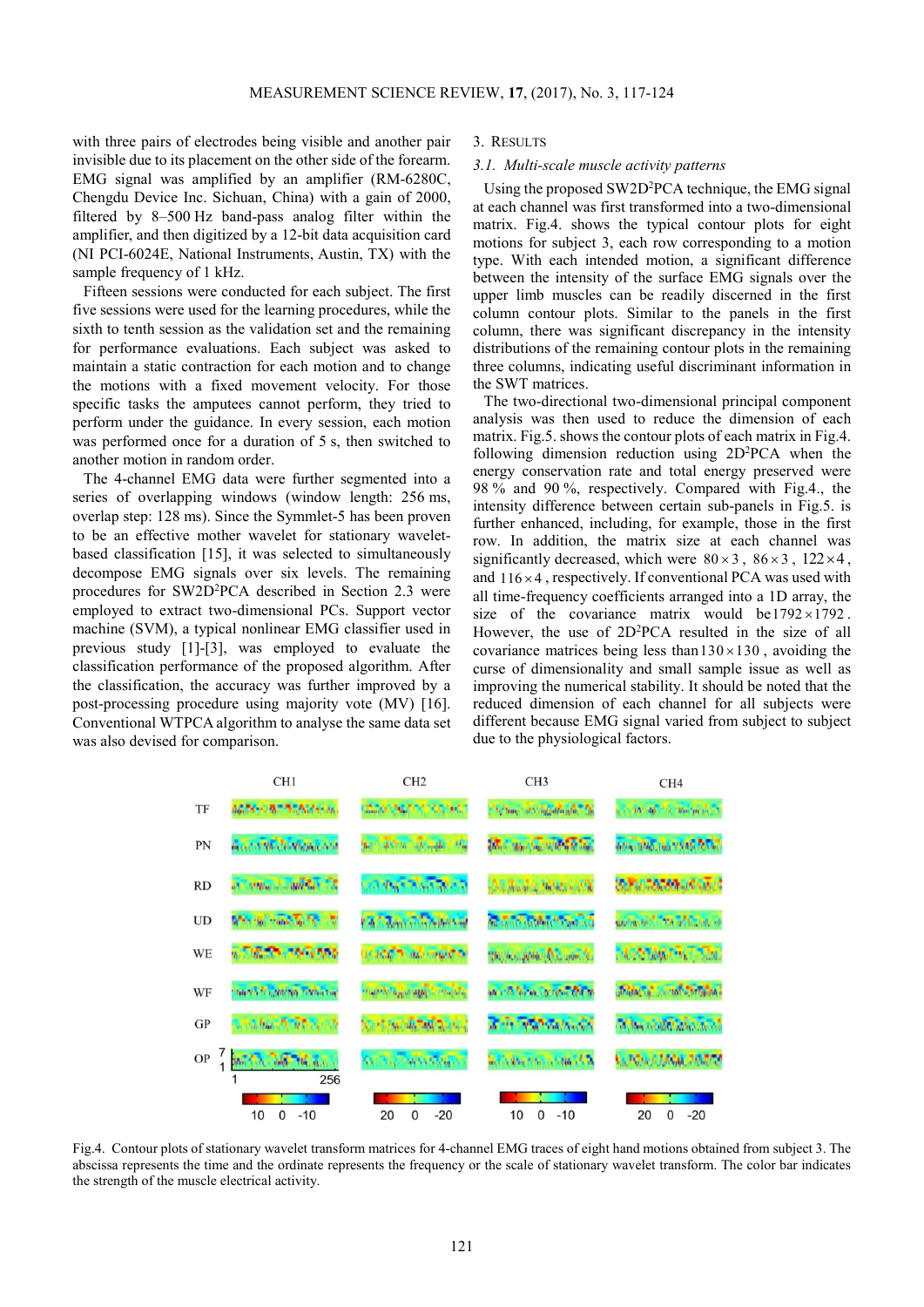# MEASUREMENT SCIENCE REVIEW, **17**, (2017), No. 3, 117-124



Fig.5. The contour plots of stationary wavelet transform matrices reduced using 2D<sup>2</sup>PCA for 4-channel EMG signals of eight hand motions obtained from subject 3. The abscissa and ordinate represent the reduced size of the contour plots in Fig.4. The color bar indicates the relative strength of the muscle myoelectric activity after dimension reduction.

#### *3.2. Effect of energy conservation rate*

A large energy conservation rate results in more information loss, whilst a low rate increases the computational burden. To reach a trade-off between these two factors, three energy conservation rates of 97 %, 98 % and 99 %, were employed to assess its effect on classification accuracy. Fig.6. shows the average accuracy across the 12 subjects at these various energy conservation rates for the SVM classifier. With the increasing number of PCs, the accuracy of all three conservation rates initially increased and then entered a relatively flat range with moderate fluctuations. The optimal PCs to achieve the highest accuracy for three conservation rates were all in the range from 25 to 35. In addition, there was no significant difference between energy conservation rates  $(p<0.01)$ .



Fig.6. The effect of 97 % (black), 98 % (red), and 99 % (green) energy conservation rate of SW2D<sup>2</sup>PCA on the EMG signals classification accuracy.

# *3.3. Effect of total energy conserved*

For PCA analysis, a typical recommendation is to set the threshold of total energy conserved between 0.8 and 0.95. Fig.7. shows the classification accuracy for SVM for three threshold values of total energy conserved, i.e., 95 %, 90 %, and 85 %. With the reduction in threshold, there was no significant difference in the accuracy for SVM. The insensitivity of SVM to the total energy preserved may be due to its adaptive ability to map input features to highdimensional feature space.



Fig.7. The effect of 85 % (black), 90 % (red), and 95 % (green) total energy conserved of SW2D<sup>2</sup>PCA on the EMG signals classification accuracy.

#### *3.4. Recognition of intended motions*

Pattern recognition analysis was performed using the optimal number of PCs previously determined. Table 1. summarizes the subject-specific classification accuracy for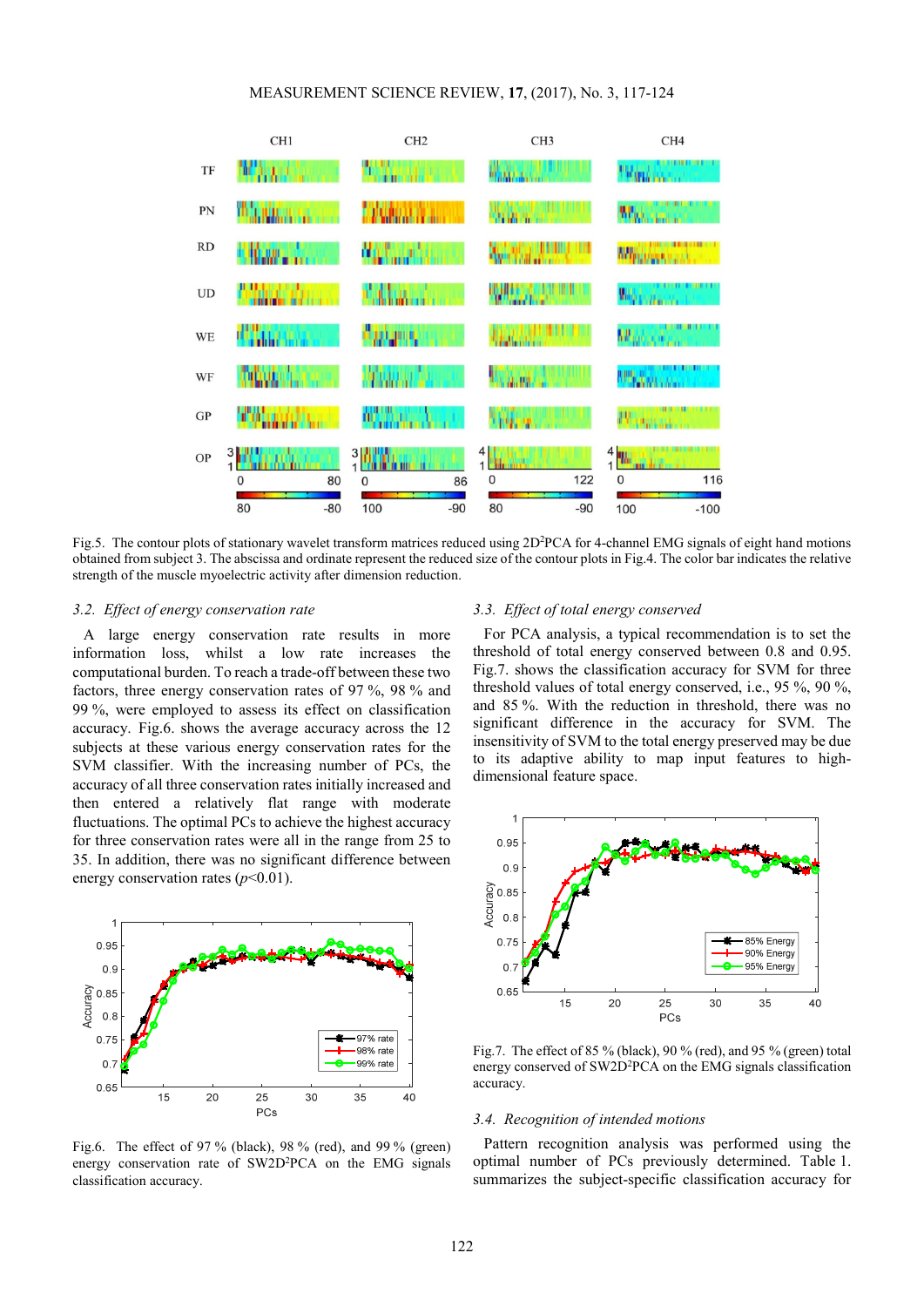all eight intended upper-limb motions. An average classification accuracy above 93 % could be achieved among all subjects after majority vote. Across all subjects, there is significant difference between the accuracy of SW2D<sup>2</sup>PCA and WTPCA  $(p<0.05)$  with lower average accuracy for WTPCA in both cases - with or without majority vote. On the other hand, because the amputees can only perform grasping, opening based on imagination, the related muscle activities were not as strong as in the healthy subjects. The accuracy for two amputees was much lower than for the healthy subjects. As mentioned before, it should be emphasized that EMG activity is subject-dependent for both healthy subjects and amputees. Therefore, the structure and information distribution in the time-frequency matrices varied between subjects, which led to different reduced sizes with SW2D<sup>2</sup>PCA. Ultimately, this subject-specific time-frequency distribution of EMG feature information led to inconsistent classification errors among different subjects. The subjectspecific EMG activity and classification performance suggested that optimal myoelectric pattern-recognition control system parameters should be individually customized.

Table 1. Classification results of all twelve subjects by proposed stationary wavelet two-directional two-dimensional principal component analysis and conventional wavelet principal component analysis based feature subsets

|                | Before MV                 |                   | After MV                  |                     |
|----------------|---------------------------|-------------------|---------------------------|---------------------|
| Subject        | SW2D <sup>2</sup> PC<br>A | <b>WTPCA</b>      | SW2D <sup>2</sup> PC<br>Α | <b>WTPCA</b>        |
| 1              | 92.15                     | 83.52             | 98.28                     | 89.31               |
| $\overline{2}$ | 88.92                     | 85.19             | 95.66                     | 94.28               |
| 3              | 89.50                     | 90.54             | 95.33                     | 95.95               |
| 4              | 91.65                     | 86.09             | 96.64                     | 92.73               |
| 5              | 89.98                     | 80.94             | 94.73                     | 84.06               |
| 6              | 91.11                     | 84.53             | 97.86                     | 91.69               |
| 7              | 93.39                     | 88.75             | 98.23                     | 96.35               |
| 8              | 91.91                     | 83.28             | 94.31                     | 87.92               |
| 9              | 92.27                     | 91.04             | 99.95                     | 96.00               |
| 10             | 89.93                     | 82.58             | 95.57                     | 87.76               |
| $11*$          | 79.74                     | 72.55             | 86.11                     | 77.78               |
| $12*$          | 72.29                     | 68.16             | 78.47                     | 71.09               |
| Averag<br>e    | $88.57 \pm 6.2$           | $83.09\pm6.$<br>8 | $94.26 \pm 6.1$           | $88.74 \pm 7.$<br>8 |

# 4. DISCUSSION / CONCLUSIONS

A novel stationary wavelet-based two-directional twodimensional principal component analysis for signal classification has been proposed and examined in this study. One of the major challenges related to the design of EMG interfaces is to maintain high classification accuracy in longterm use [17]. In real use, the muscle contractions, i.e. the classes associated to control commands, are performed in a variety of conditions, which may lead to differences in signal properties making them unrecognizable for the classifier. Stationary wavelet transform avoids the problem of nonlinear distortion of the wavelet and wavelet package transforms with shifts in the signal. Recently, with the improvements in physiological measurement equipment for EMG as well as electroencephalography and magnetoencephalography, new technology permits registration of up to several hundred channels using high-density electrode arrays. Such arrays with small electrode sizes and inter-electrode spacing can cover large areas of the tissue, providing extra spatial information which is largely independent of any "classical" temporal information. To effectively and efficiently extract feature from such high-dimensional signal space is another challenge in biosignals analysis and their applications [18]. Compared with the existing PCA method, 2D<sup>2</sup>PCA provides an improved approach to extract discriminative feature and reduce the dimension from the high-dimensional random and complex raw signals.

In order to test this approach, we used SW2D<sup>2</sup>PCA to extract and classify specific TF patterns in four-channel EMG signals from ten healthy subjects and two amputees for identification of eight hand motions. SW2D<sup>2</sup>PCA achieved higher accuracy than WTPCA for both healthy subjects and amputees before and after majority vote. For the healthy subjects, the average accuracy exceeds 96.6 %, which can be employed as a promising technique for human-machine interaction or robot control. However, in comparison to the healthy subjects, the classification accuracy for two amputees using SW2D<sup>2</sup>PCA is relatively low although it is higher than that of WTPCA. This is due to the fact that the amputees can only perform grasping and opening based on imagination, the relevant muscle activities were not as strong as in the healthy subjects. In this study, Symmlet-5 was employed as the mother wavelet to decompose EMG signals for all subjects. Studies have indicated that signal matched or optimized wavelet can substantially enhance the classification accuracy [19], [20]. Another limitation of this study is that the PCs of each channel obtained using 2D<sup>2</sup>PCA are re-ordered and further reduced using a simple distance measure, which is equivalent to a two-step reduction method. It is necessary to develop a unified framework to simultaneously extract discriminative features from multiple channels. In addition, effective training can improve the electrical activities of residual muscles, and, therefore decrease the recognition error for amputees. It is expected that integration of these measures will result in enhanced pattern recognition of motion patterns for the amputees. The efficiency and effectiveness of the method can be further validated by using high-dimensional EEG, MEG, and fMRI signals. Although the present study focuses on signal pattern classification, based on the PCs obtained from time-frequency plane, it is relatively straightforward to expand SW2D<sup>2</sup>PCA for signal compression, denoising, instantaneous frequency estimation, and other related tasks.